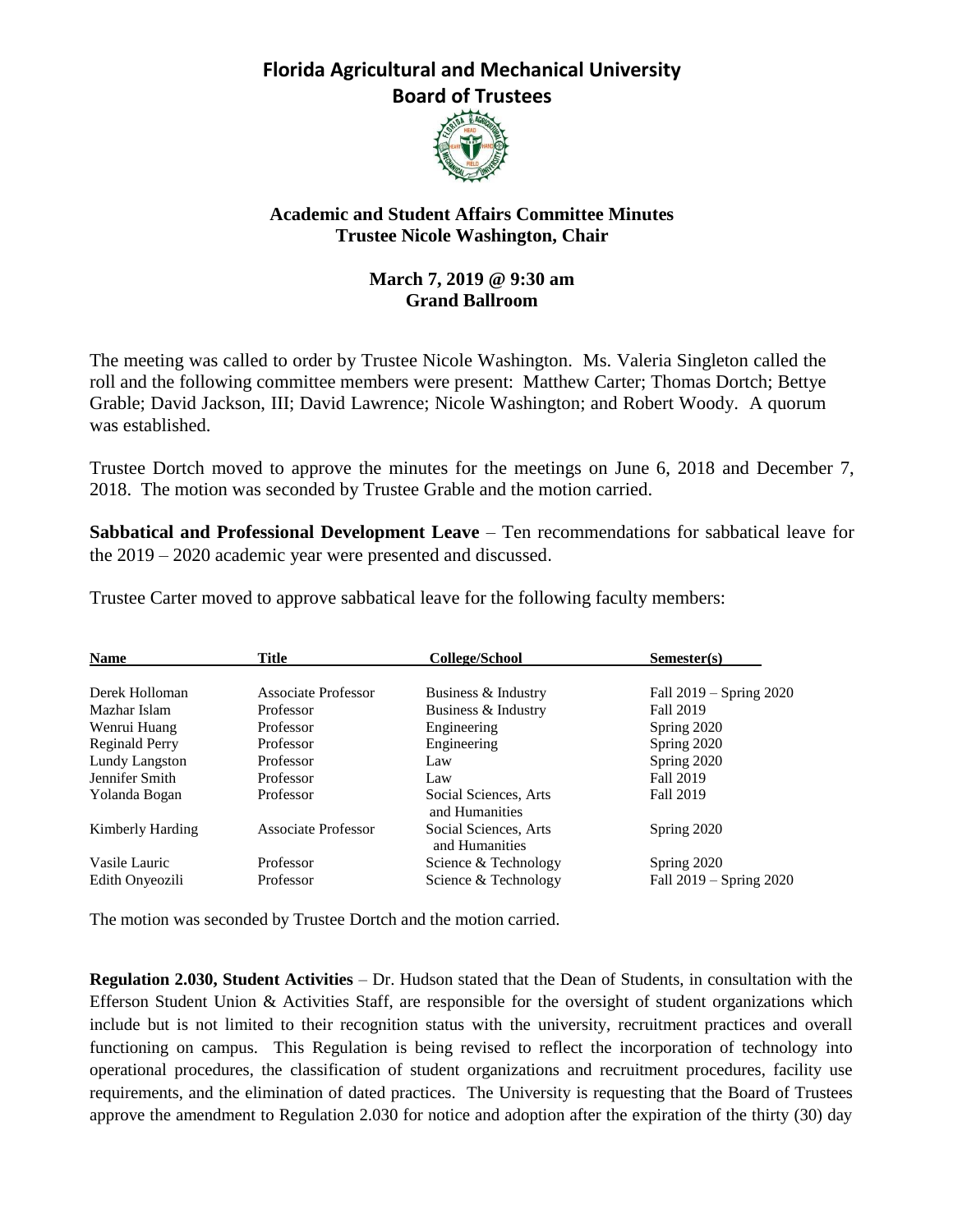## **Florida Agricultural and Mechanical University Board of Trustees**



notice period, provided there are no public comments, in accordance with the Florida Board of Governors' Regulation Development Procedure.

Trustee Jackson moved to approve the revisions to Regulation 2.030 and the motion was seconded by Trustee Grable. The motion carried.

**Student Affairs Updates** – The following informational updates were provided:

- Dr. William Hudson, Jr., provided an update on the IGNITE program.
	- o There was a brief discussion on Metric 10 (BOT Choice Metric) which is the number of bachelor degrees awarded to transfers with AA degrees from the Florida College System (FCS). Trustee Washington requested an explanation of the methodology relating to transfer students since the Fall 2019 numbers were lagging. Dr. Hudson stated that the Fall 2019 numbers will not be final until later this year; however, with our the recruitment and retention efforts we are poised to meet our goal.
	- o The University has a program that works with transfer students to ensure their success. Quantitative data will be available in the fall relating to transfer students' graduation rates.
	- o Dr. Teri Little-Berry provided updates relating to the IGNITE program to include the new director hired for transfer services and upcoming transfer visits to various community colleges.
- Mr. Bryan Smith provided an update on the hazing prevention initiatives.
	- o Trustee Lawrence wanted to know why the online certification course was not mandatory. Mr. Smith stated that the University is moving towards making the online certification course mandatory starting in the fall.

**Academic Affairs Updates** – The following informational updates were provided:

- Provost Edington provided updates on the key initiatives.
	- o Dr. Allyson Watson has accepted the offer as the Dean of the College of Education. Her start date is July1.
	- o The national search for the Dean of the College of Law has been launched.
	- o We are currently in negotiations with the candidate for the FAMU Developmental Research School.
	- o There was an on-site review of the College of Law by ABA Accreditation Review committee during the week of March 4. The committee provided constructive feedback about how to improve the law school and this feedback will be used as a plan of action.
	- o The University has been approached by Representative Smith regarding a proposed educational site in Apopka to address the underserved. This is in the early stages and it is driven by the City of Apopka. The City of Apopka will propose funding requests to the state.
- Mr. Peter Harris provided an update on the Medical Marijuana Education and Research Initiative.
	- o Trustee Mills asked for clarification regarding the scope of the initiative. There are two parts to the initiative: one part deals with the education of minorities regarding the consequences of illicit marijuana usage and the other part deals with research that is driven by FAMU faculty (e.g., how are medical marijuana prescriptions distributed based on racial groups).
	- o We have received 25 proposals from faculty regarding medical marijuana research.